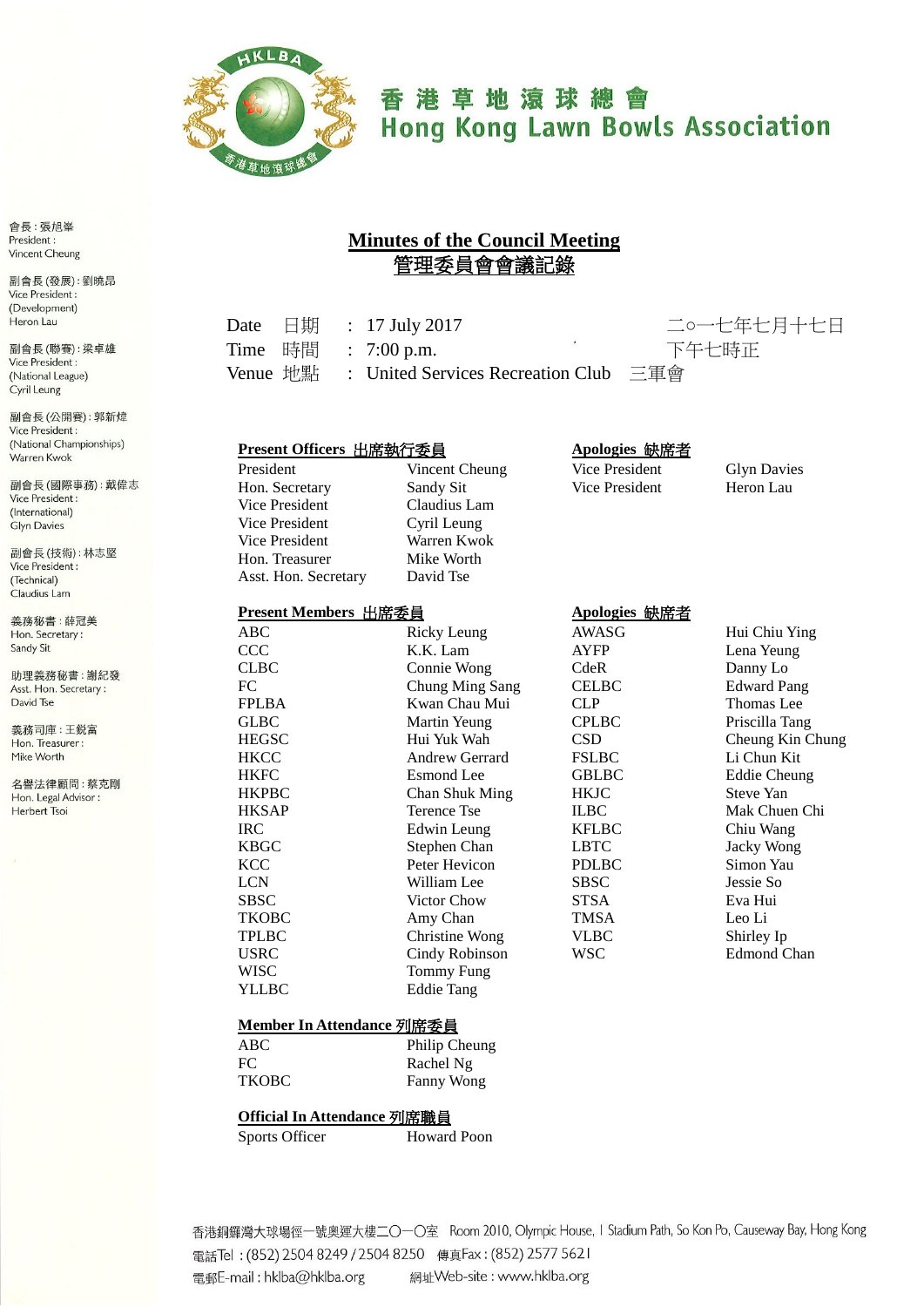#### **1. CONFIRMATION OF PREVIOUS MINUTES**

The minutes of the council meeting held on 5 June 2017, having been circulated to all members of the Council of Management were taken as read, confirmed, and approved.

#### **2. MATTERS ARISING**

None.

## **3. CORRESPONDENCE**

- 3.1 HKLBA received an invitation from Asia Bowls to participate in the 12th Asian Championship. The Championship would be held in DELHI, India from 4th to 9th October 2017.
- 3.2 HKLBA received a tender invitation from World Bowls to bid for hosting the 2024 World Championships. The President supplemented that approvals from the Home Affairs Department as well as the SF&OC were acquired, and our intention was also supported by other countries. The tender document would be sent to WB by end November, 2017, and the content of which would be circulated to members for perusal. If the tender was accepted by WB, HKLBA would invite members of the Council to form an organizing committee for preparation of the international event.

## **4. TREASURER'S REPORT**

Summary of outstanding receivables as at 17 July 2017 was tabled. Members were reminded to settle the outstanding amounts as soon as possible. The annual accounts would be expected to be circulated in next meeting.

## **5. NATIONAL LEAGUE**

- 5.1 VP (League) reminded all games in first-half season should be completed before end of July.
- 5.2 The league panel recommended that members could apply for loaned YDT players only when they were having less than 9 players in premier league or 6 players in triples league. The loaned players would make up the side with the acceptable minimum number of players, so that league game would be able to continue as scheduled. VP (League) would like to have comments from members before confirmation in the next council meeting.

## **6. NATIONAL COMPETITIONS**

- 6.1 Owing to inclement weather, quarter finals of National Triples should be completed before 31 July, 2017 (Mon) by mutual agreement. Semi Finals was re-scheduled for 20 August, 2017 (Sun). Final would be held on Finals Day in Winter.
- 6.2 The Re-unification Cup Tournament was successfully held on 1-2 July, 2017 with 144 teams participating. Winner of the Cup went to the HKFC.
- 6.3 The Hong Kong International Classic 2017, Single Qualifying was drawn.
- 6.4 Results of other national competitions were tabled for members' information.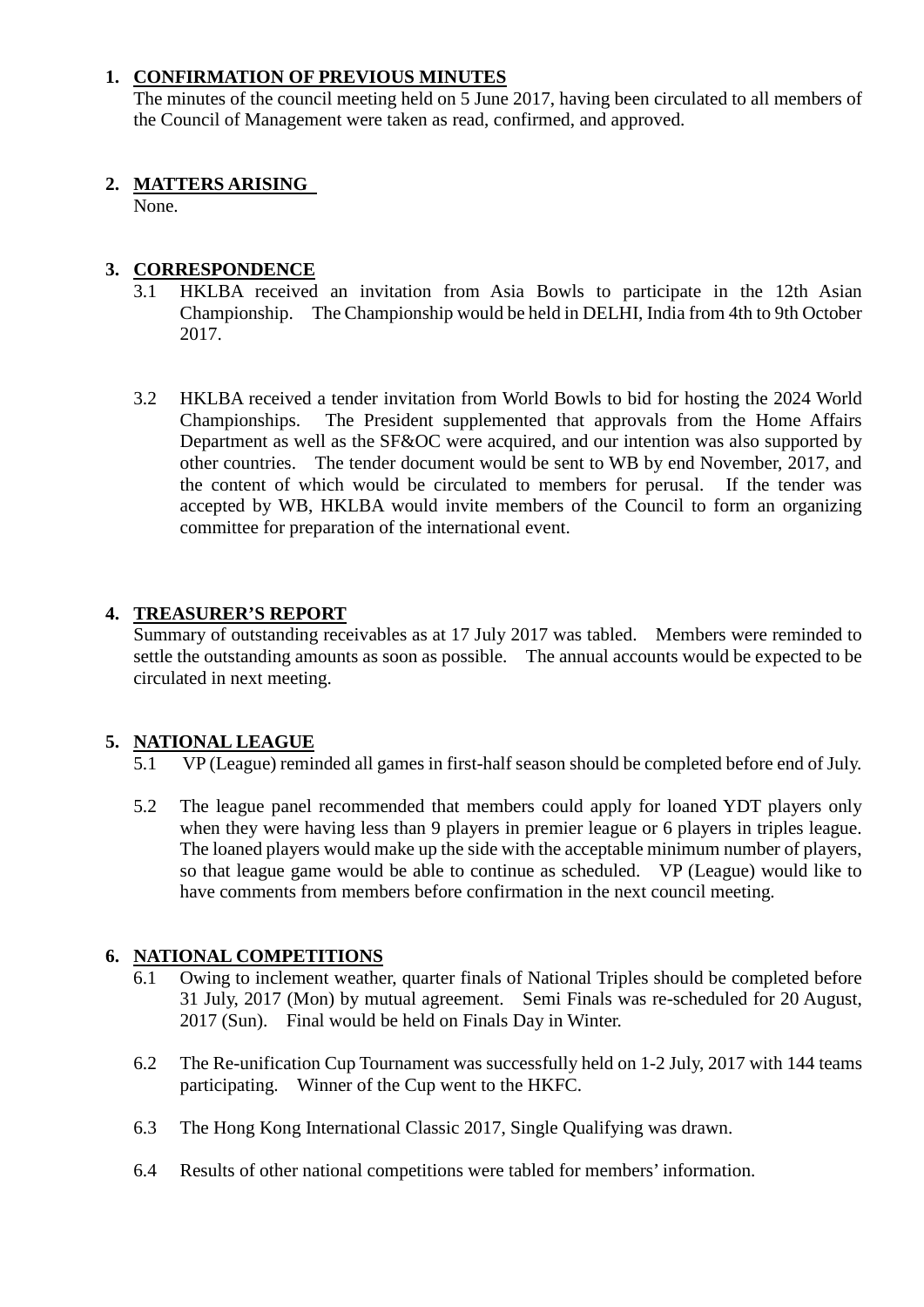## **7. DEVELOPMENT**

- 7.1 HKLBA had launched a new promotion program in schools, whereby HKLBA would provide a tailor-made "Fun Day" to participating students. All coaching and venue fees would be borne by the Association. Apart from KCC, Munsang College (Hong Kong Island) also joined the program. There would be 34 secondary students participating on 7 August at ALC.
- 7.2 HKLBA would bid for budget to help schools to develop lawn bowls as their school sports. Those private clubs which were interested to participate should advise HKLBA accordingly.

#### **8. TECHNICAL**

- 8.1 One umpire passed the green exam.
- 8.2 Tuen Mun approached HKLBA for advice in replacing the carpet for their green. The replacement was planned for next year.
- 8.3 HKLBA received a report about using wheel chair on indoor green. HKLBA would send a letter to LCSD to provide them with guidelines for protecting the greens when wheel chairs were used.

#### **9. INTERNATIONAL COMPETITIONS**

- 9.1 HK Team achieved 4 golds and 2 silvers out of 6 disciplines in the 2017 China National Lawn Bowls Championship held on 14-19 June 2017 in Henan.
- 9.2 Selection trials of the HK Team were being conducted for the 2017 Asian Lawn Bowls Championship to be scheduled for October in New Delhi, India.

## **10. DISCIPLINARY PANEL**

Nil.

## **11. HONG KONG INTERNATIONAL BOWLS CLASSIC & CLASSIC CARNIVAL 2017**

- 11.1 HKLBA had sent invitations to overseas countries to participate in the Classic International 2017. Replies from overseas were received. While enrolment for women competitions were properly completed, we were still short for 1 men's pairs. HKLBA would look for a sponsor to fill in the vacancy.
- 11.3 Deadline of Classic Carnival was in end of July.

#### **12. ANY OTHER BUSINESS**

- 12.1 HKLBA received a proposal from HKSAP on the arrangement of national competitions for their members. As no private clubs would allow wheelchair on their greens, HKSAP proposed to automatically change the venue to either their home green or a neutral artificial green in a public venue if their team was drawn as an away side against a private clubs. The subject was followed by a lengthy discussion and VP (Technical) would like to solicit comments from private clubs in the next two weeks in connection with the use of wheel chair in their greens. The President reminded that it should only allowed wheel chair player in non-ranking game.
- 12.2 IRC enquired about the tied player in the same division. VP (League) reminded IRC should write email to HKLBA to seek for approval.